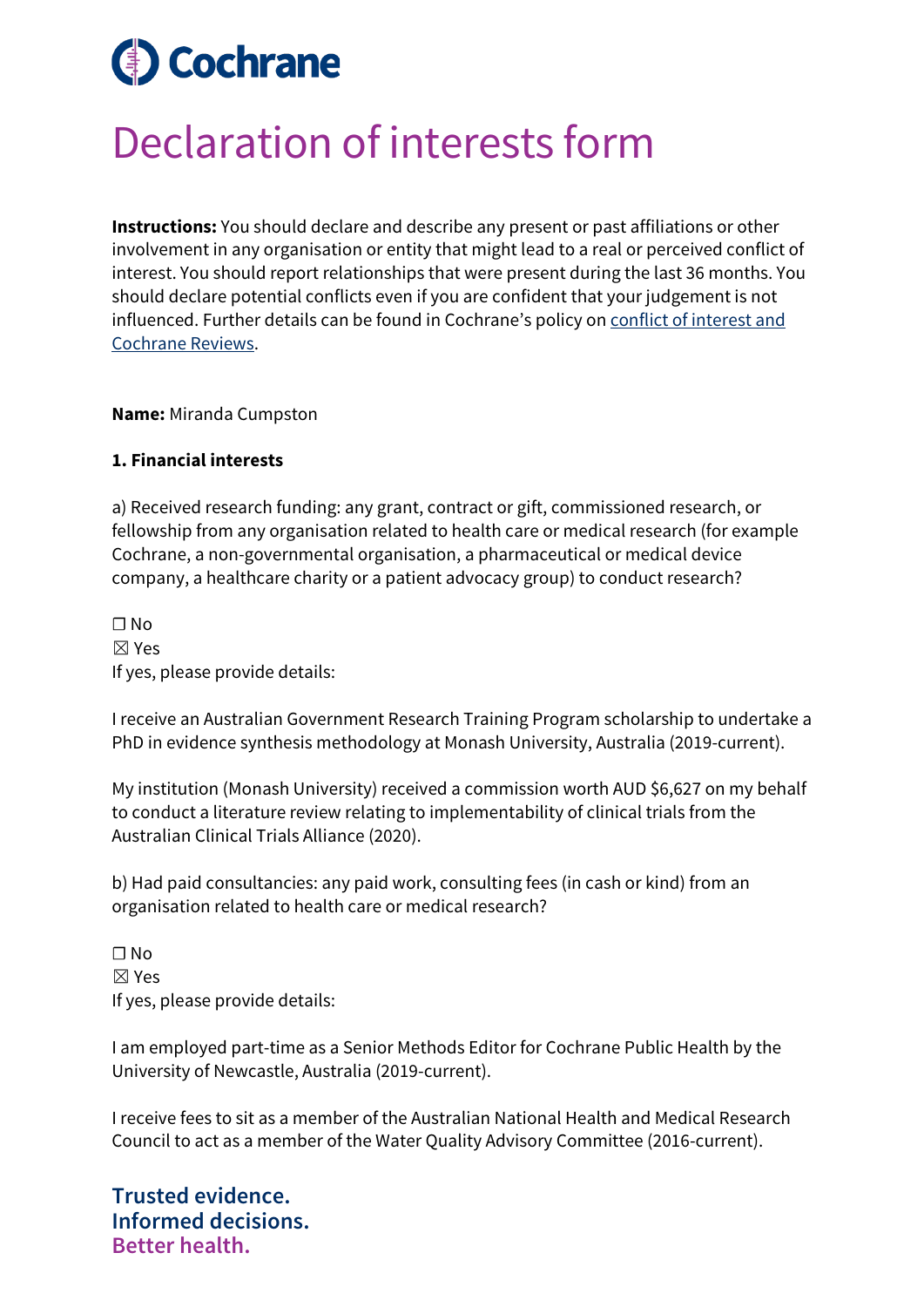

I was employed as a Senior Evidence Officer for the National COVID-19 Task Force by Monash University (2019).

I was employed as a Senior Program Manager at the Australian Clinical Trials Alliance (2018-2019).

c) Received honoraria: one-time payments (in cash or kind such as travel expenses) from an organisation related to health care or medical research?

 $\Box$  No ☒ Yes If yes, please provide details:

I received travel expenses to attend a meeting on the Nutritional Decadal Plan hosted by the Australian Academy of Science from Cochrane Australia, Monash University (2019).

I received travel and conference registration expenses to attend the Guidelines International Network / Joanna Briggs Institute conference from Cochrane (2019).

d) Served as a director, officer, partner, trustee, employee or held a position of management with an organisation related to health care or medical research?

 $\boxtimes$  No ☐ Yes If yes, please provide details:

e) Possessed share-holdings, stock, stock options, equity with an organisation related to health care or medical research (excludes mutual funds or similar arrangements where the individual has no control over the selection of the shares)?

 $M \boxtimes N$ ☐ Yes If yes, please provide details:

f) Received personal gifts from an organisation related to health care or medical research?

 $\boxtimes$  No ☐ Yes If yes, please provide details:

g) Had an outstanding loan with an organisation related to health care or medical research?

 $\boxtimes$  No ☐ Yes

**Trusted evidence. Informed decisions. Better health.**